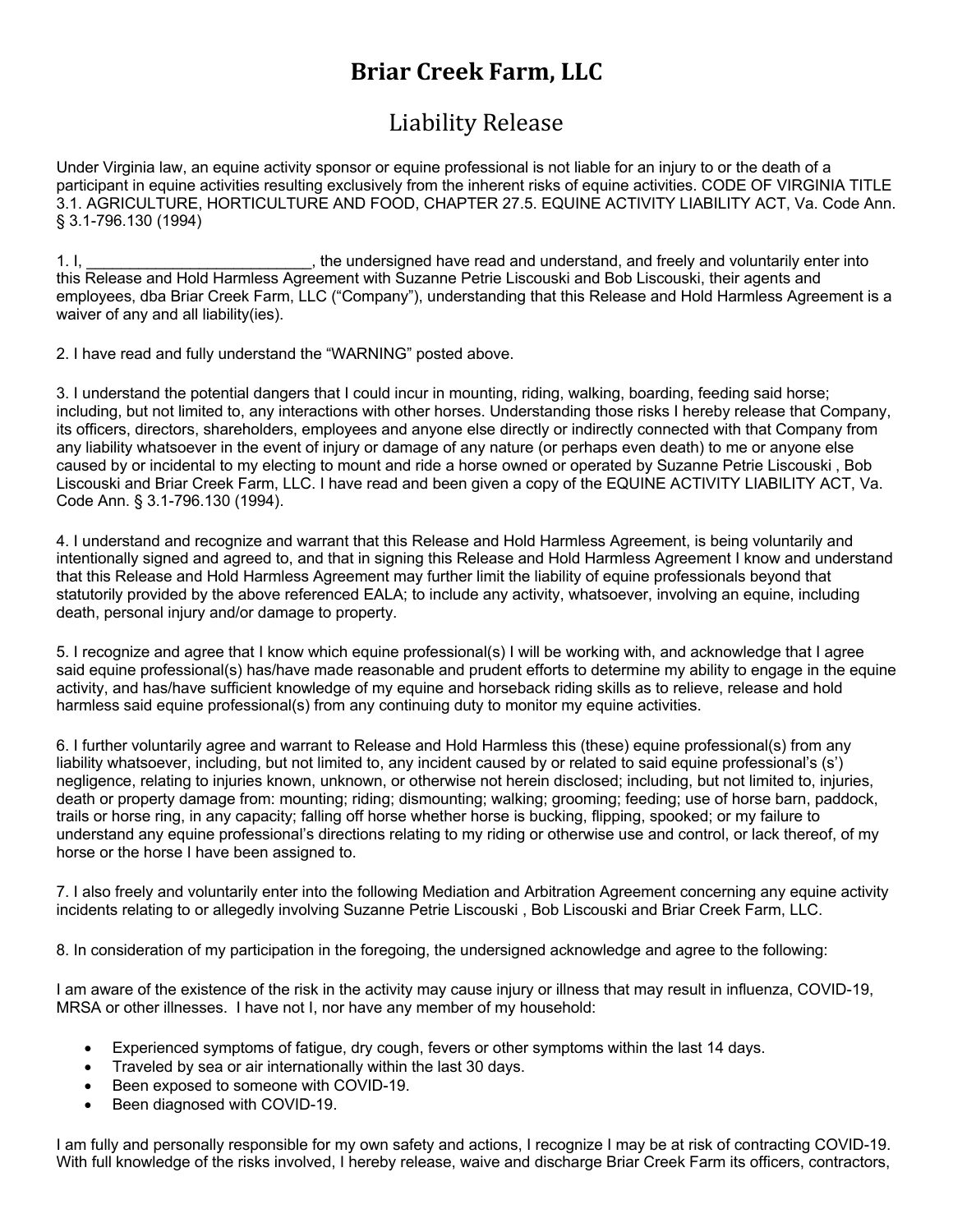employees, successors, affiliates from all liabilities, claims and demands actions and causes of actions, directly or indirectly arising out of or related to any loss, damage, injury or death that may be sustained by me related to COVID 19 or other disease while participating in any activity on the premises that may lead to unintentional exposure or harm due to COVID 19 or other disease. I agree to indemnify, defend and hold harmless Briar Creek Farm from and against any and all costs, expenses, damages, law suits, liability or claims arising, whether directly or indirectly, from or related to any and all claims made by or against any of the released party to do injury loss and death due to COVID 19 or other disease.

By signing below I acknowledge that I have read the entire liability waiver and am sufficiently informed of all risks, both equine and pandemic.

## **Mediation with Arbitration if Necessary:**

The parties shall endeavor to resolve any dispute arising out of or relating to this AGREEMENT by mediation under the then current Mediation Rules and Procedures of the Equine Dispute Resolution Service (EDRS). The parties agree to select a Mediator from the EDRS Panel of Mediators. Any controversy or claim relating to this contract or breach, termination or validity thereof, which remains unresolved for 45 days after the appointment of the EDRS Mediator, shall be settled by arbitration by an EDRS appointed Arbitrator in accordance with the then current EDRS Arbitration Rules and Procedures, and judgment upon the award rendered by the EDRS Arbitrator may be entered by any court having jurisdiction thereof.

NOTICE: Wearing an ASTM/SEI approved hard hat is REQUIRED while riding or driving. I understand photos of my lessons or clinics may be posted on social media or Briar Creek Farm's webpage. I understand these photos can be taken down at my request.

| Person voluntarily entering into this Release and Hold Harmless Agreement:                                           |  |
|----------------------------------------------------------------------------------------------------------------------|--|
|                                                                                                                      |  |
|                                                                                                                      |  |
| If minor, person representing himself/herself to the lawful Guardian under this Release and Hold Harmless Agreement: |  |
|                                                                                                                      |  |
|                                                                                                                      |  |
|                                                                                                                      |  |
|                                                                                                                      |  |
| Printed Name of Witness: 2008 Communication of Witness:                                                              |  |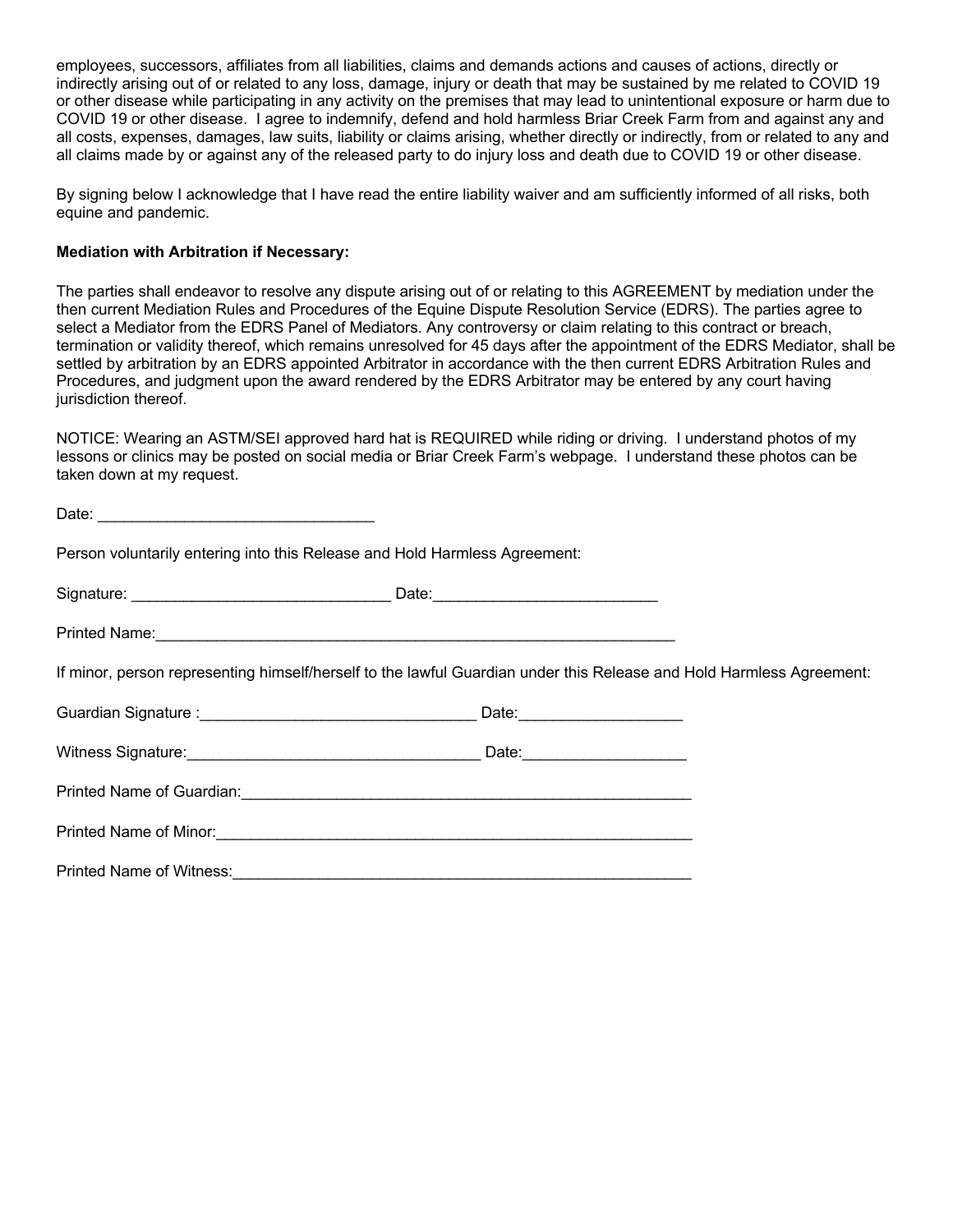# **CODE OF VIRGINIA**

## **TITLE 3.1. AGRICULTURE, HORTICULTURE AND FOOD CHAPTER 27.5. EQUINE ACTIVITY LIABILITY ACT**

# **Va. Code Ann. § 3.1-796.130 (1994)**

#### § 3.1-796.130. Definitions

#### As used in this chapter, unless the context requires a different meaning:

"Directly engages in an equine activity" means a person who rides, trains, drives, or is a passenger upon an equine, whether mounted or unmounted, but does not mean a spectator at an equine activity or a person who participates in the equine activity but does not ride, train, drive, or ride as a passenger upon an equine.

"Equine" means a horse, pony, mule, donkey, or hinny.

"Equine activity" means (i) equine shows, fairs, competitions, performances, or parades that involve any or all breeds of equines and any of the equine disciplines, including, but not limited to, dressage, hunter and jumper horse shows, grand prix jumping, three-day events, combined training, rodeos, driving, pulling, cutting, polo, steeple chasing, endurance trail riding and western games, and hunting; (ii) equine training or teaching activities; (iii) boarding equines; (iv) riding, inspecting, or evaluating an equine belonging to another whether or not the owner has received some monetary consideration or other thing of value for the use of the equine or is permitting a prospective purchaser of the equine to ride, inspect, or evaluate the equine; and (v) rides, trips, hunts, or other equine activities of any type however informal or impromptu that are sponsored by an equine activity sponsor.

"Equine activity sponsor" means any person or his agent who, for profit or not for profit sponsors, organizes, or provides the facilities for an equine activity, including but not limited to pony clubs, 4-H clubs, hunt clubs, riding clubs, school- and college-sponsored classes and programs, therapeutic riding programs, and operators, instructors, and promoters of equine facilities, including but not limited to stables, clubhouses, ponyride strings, fairs, and arenas at which the activity is held.

"Equine professional" means a person or his agent engaged for compensation in (i) instructing a participant or renting to a participant an equine for the purpose of riding, driving, or being a passenger upon an equine or (ii) renting equipment or tack to a participant.

"Participant" means any person, whether amateur or professional, who directly engages in an equine activity, whether or not a fee is paid to participate in the equine activity.

## § 3.1-796.131. Horse racing excluded

The provisions of this chapter shall not apply to horse racing, as that term is defined by § 59.1-365.

## § 3.1-796.132. Liability limited; liability actions prohibited

A. Except as provided in § 3.1-796.133, an equine activity sponsor or an equine professional shall not be liable for an injury to or death of a participant engaged in an equine activity.

B. Except as provided in § 3.1-796.133, no participant or parent or guardian of a participant who has knowingly executed a waiver of his rights to sue or agrees to assume all risks specifically enumerated under this subsection may maintain an action against or recover from an equine activity sponsor or an equine professional for an injury to or the death of a participant engaged in an equine activity. The waiver shall give notice to the participant of the risks inherent in equine activities, including (i) the propensity of an equine to behave in dangerous ways which may result in injury to the participant; (ii) the inability to predict an equine's reaction to sound, movements, objects, persons, or animals; and (iii)